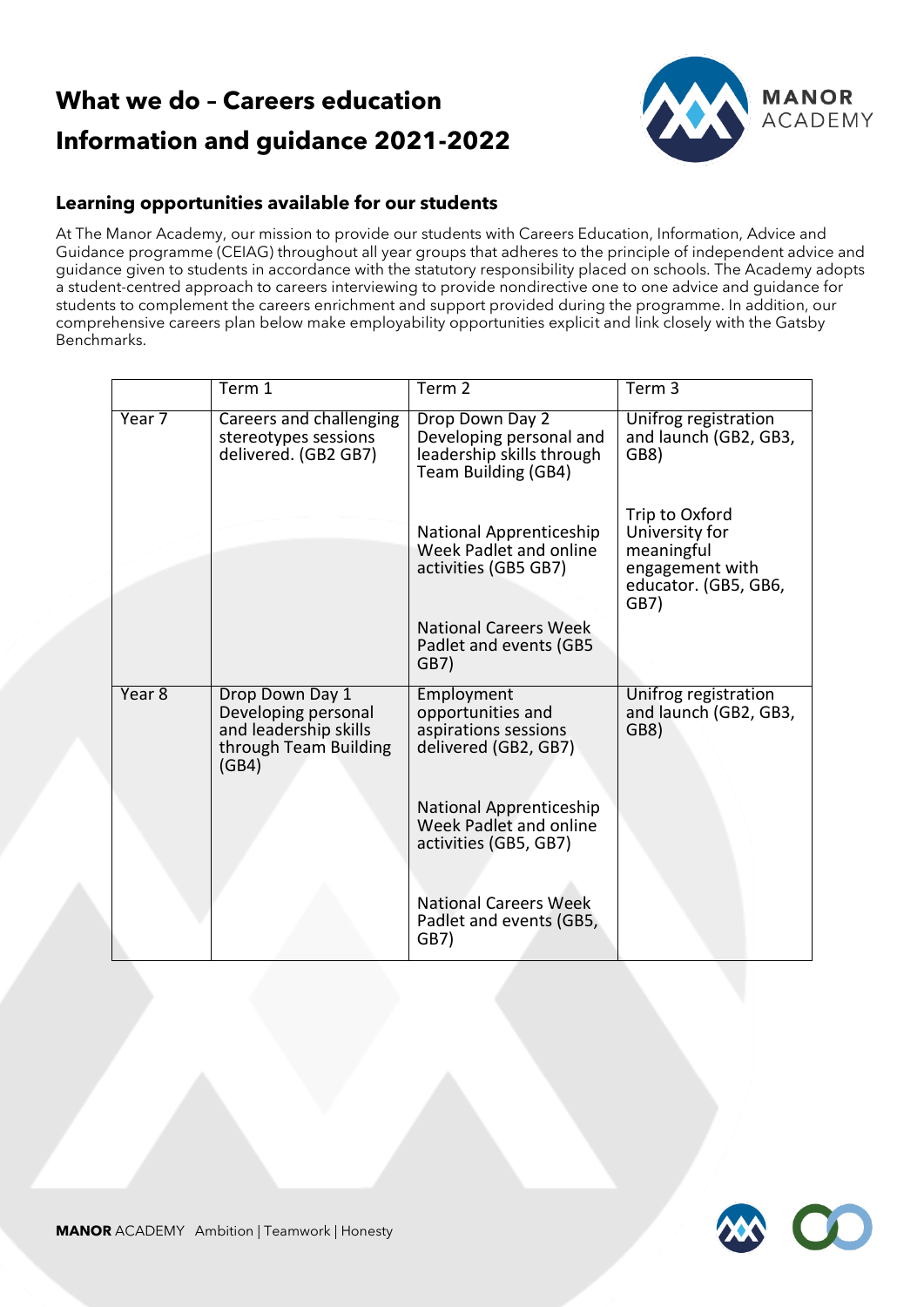|         | Term 1                                                                                                                    | Term <sub>2</sub>                                                                                                                                                            | Term <sub>3</sub>                                                                                                                                                 |
|---------|---------------------------------------------------------------------------------------------------------------------------|------------------------------------------------------------------------------------------------------------------------------------------------------------------------------|-------------------------------------------------------------------------------------------------------------------------------------------------------------------|
| Year9   | Apprenticeship<br>Presentation by Rolls<br>Royce (GB5, GB6. GB7)                                                          | Unifrog registration and<br>launch (GB2, GB3, GB8)<br>Drop Down Day 2 -<br>Careers Day personal<br>statement, CV writing<br>and planning next steps.<br>(GB1, GB3, GB6, GB8) | <b>Employability skills</b><br>sessions delivered<br>including skills for<br>enterprise and<br>managing feedback as<br>you move towards<br>your goals. (GB4, GB7) |
|         |                                                                                                                           | National Apprenticeship<br>Week Padlet and online<br>activities (GB5, GB7)                                                                                                   |                                                                                                                                                                   |
|         |                                                                                                                           | <b>National Careers Week</b><br>Padlet and events (GB5,<br>GB7)                                                                                                              |                                                                                                                                                                   |
| Year 10 | Unifrog registration<br>and launch (GB2, GB3,<br>GB8)<br>Apprenticeship<br>Presentation by Rolls<br>Royce (GB5, GB6. GB7) | Apprenticeship Fair at<br><b>Chesterfield College</b><br>engaging in meaningful<br>encounters with<br>employers and<br>educators. (GB5, GB6,<br>GB7)                         | Careers Fair for<br>students and families<br>engaging in meaningful<br>encounters with<br>employers and<br>educators (GB5. GB6,<br>GB7)                           |
|         | Drop Down Day 1-<br>Careers Day personal<br>statement, CV writing<br>and planning next<br>steps. (GB1, GB3, GB6,<br>GB8)  | National Apprenticeship<br>Week Padlet and online<br>activities (GB5, GB7)<br><b>National Careers Week</b><br>Padlet and events (GB5,<br>GB7)                                | Careers interviews<br>round $1$ (GB 8)<br>Preparing for the world<br>of work session<br>delivered (GB8)                                                           |